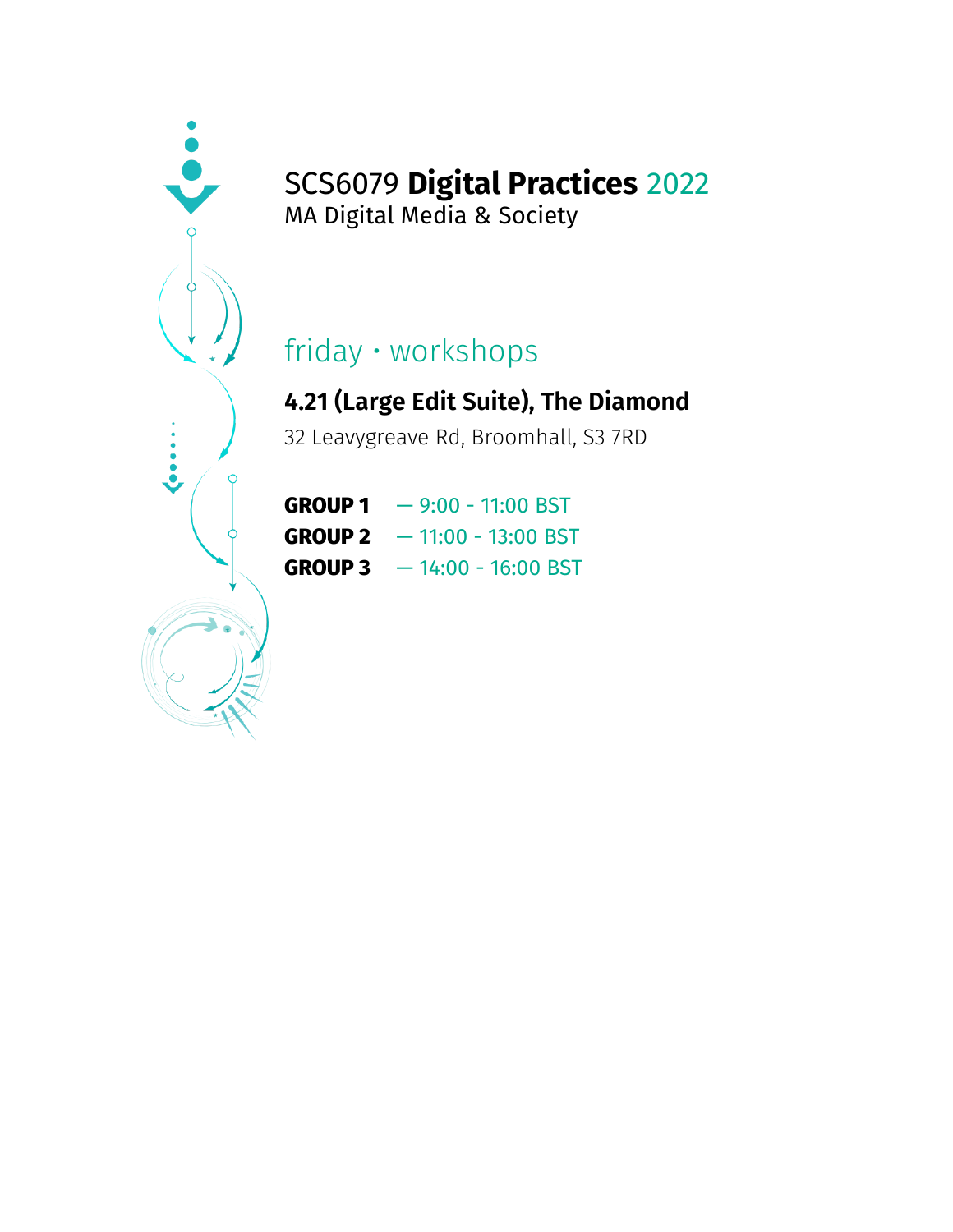

MA Digital Media & Society

|                         | <b>GROUP 1</b> | $9:00 - 11:00$         |  |
|-------------------------|----------------|------------------------|--|
| 1                       | Avila Ricci    | Samantha               |  |
| $\mathbf{2}$            | Bai            | Yinan                  |  |
| $\overline{\mathbf{3}}$ | Cai            | Jiayi                  |  |
| 4                       | Fang           | Xiaohan                |  |
| 5                       | Fu             | Xueran                 |  |
| $6\phantom{1}6$         | Gao            | Ya                     |  |
| $\overline{\mathbf{z}}$ | Hou            | Zhaoning               |  |
| 8                       | Li             | Chunqing               |  |
| 9                       | Li             | Qiuyao                 |  |
| 10                      | Li             | Yikun                  |  |
| 11                      | Lian           | Qi                     |  |
| 12                      | Liu            | Qiming                 |  |
| 13                      | Liu            | Tongtong               |  |
| 14                      | Liu            | Yiming                 |  |
| 15                      | Liu            | Yujie                  |  |
| 16                      | Lopez          | Maria                  |  |
| 17                      | Lu             | Jiahui                 |  |
| 18                      | Ma             | Minghao                |  |
| 19                      | Ma             | Yu                     |  |
| 20                      | Meng           | Xin                    |  |
| 21                      | Platt          | Rebeccah               |  |
| 22                      | Shao           | Yuqing                 |  |
| 23                      | Shi            | Yuanyuan               |  |
| 24                      | Sun            | $\mathsf{L}\mathsf{u}$ |  |
| 25                      | Wang           | Jingxuan               |  |
|                         |                |                        |  |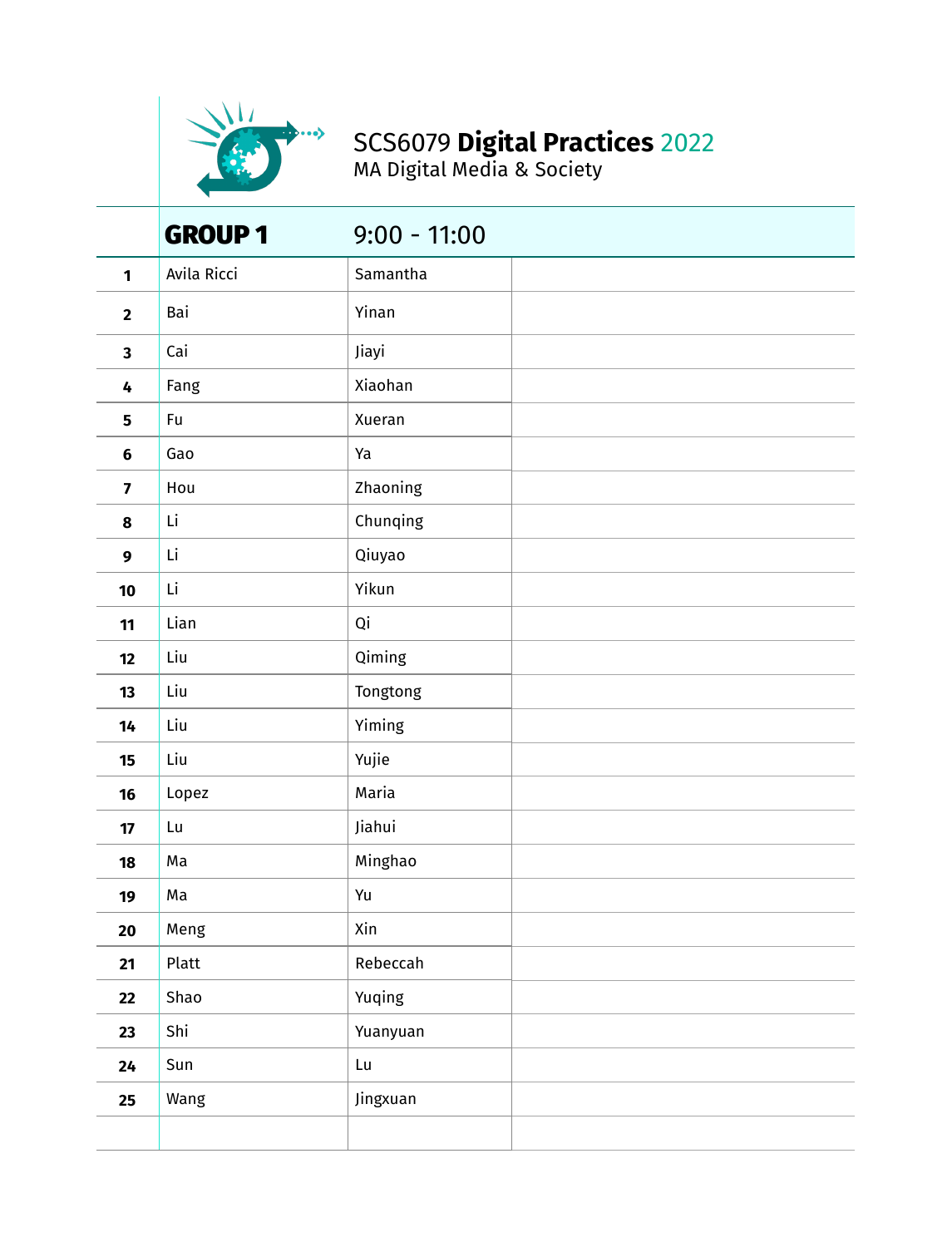

MA Digital Media & Society

|                         | <b>GROUP 2</b> | $11:00 - 13:00$ |  |
|-------------------------|----------------|-----------------|--|
| 1                       | Wang           | Nan             |  |
| $\overline{\mathbf{2}}$ | Wu             | Xiangze         |  |
| $\overline{\mathbf{3}}$ | Xu             | Yuetong         |  |
| 4                       | Yik            | Sum Chuk        |  |
| 5                       | Yu             | Fei             |  |
| $\boldsymbol{6}$        | Zhang          | Bo              |  |
| $\overline{\mathbf{z}}$ | Zhang          | Peipei          |  |
| 8                       | Zhang          | Xiangqi         |  |
| 9                       | Zhang          | Xinniu          |  |
| 10                      | Zhang          | Yizhi           |  |
| 11                      | Zhao           | Lu              |  |
| 12                      | Zhao           | Zidong          |  |
| 13                      | Zou            | Ziwen           |  |
| 14                      | Chen           | Rong            |  |
| 15                      | Chen           | Yixin           |  |
| 16                      | Chen           | Yuxi            |  |
| 17                      | Dong           | Hong            |  |
| 18                      | Feng           | Tianxiang       |  |
| 19                      | Fu             | Hao             |  |
| 20                      | Han            | Qi              |  |
| 21                      | He             | Yuying          |  |
| 22                      | Hobin          | Anna            |  |
| 23                      | Hu             | Jinghan         |  |
| 24                      | Jin            | Wei             |  |
| 25                      | Li             | Qi              |  |
|                         |                |                 |  |